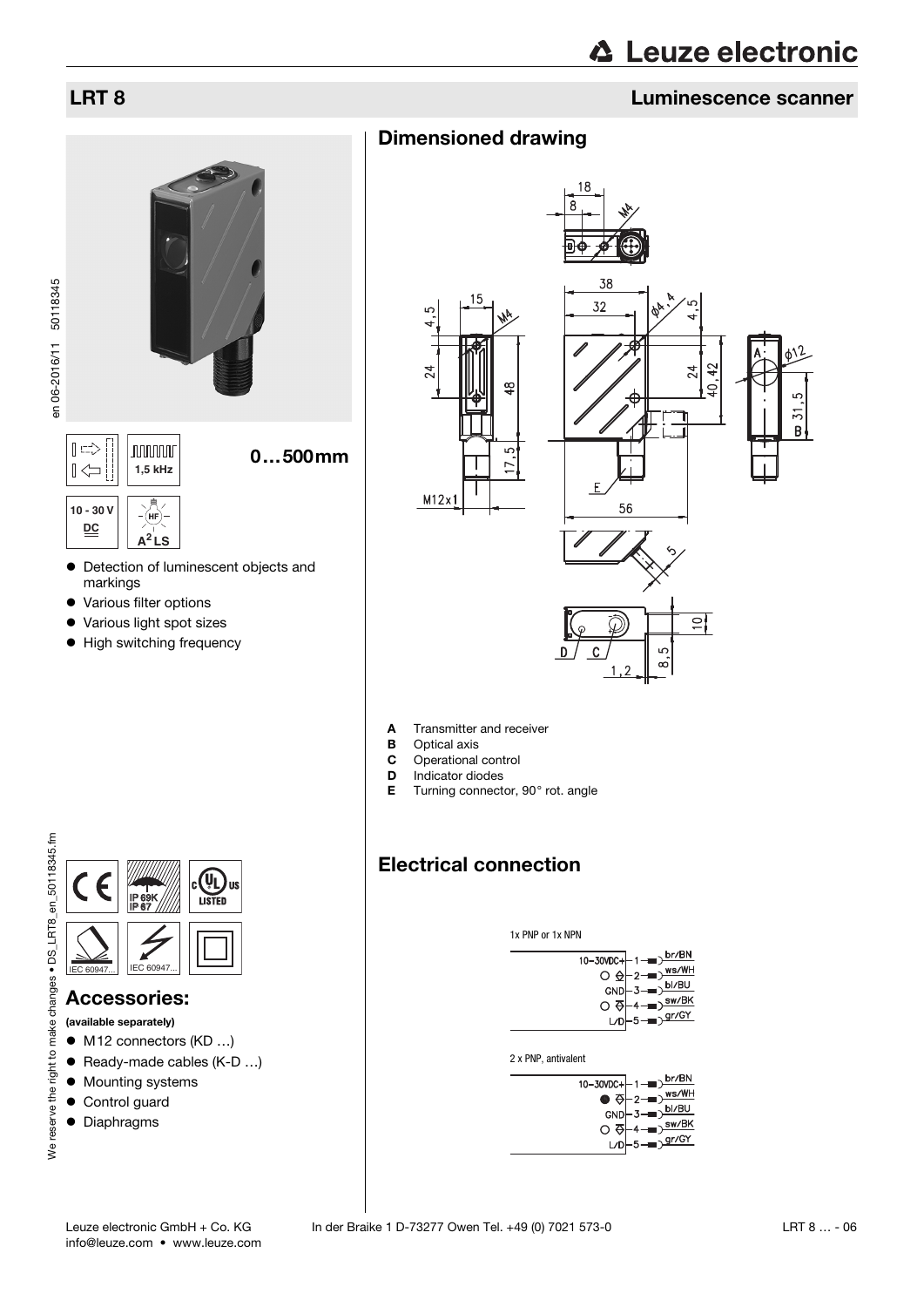# **△ Leuze electronic**

## LRT 8

### Tables

### Scanning range limit

| Sensor                                                        | Typ. scanning range<br>limit |
|---------------------------------------------------------------|------------------------------|
| LRT 8/24.00-50-                                               | $0100$ mm                    |
| LRT 8/24.04-50-                                               | $0100$ mm                    |
| LRT 8/24.16-80-                                               | $0120$ mm                    |
| <b>LRT 8/24.04-100-</b> $\vert$ 0  300 mm                     |                              |
| LRT 8/44.04-100- 0  300mm                                     |                              |
| <b>LRT 8/24.14-150-</b> $\vert 0 \ldots 500 \text{ mm} \vert$ |                              |
| <b>LRT 8/44.14-150-</b> $\vert 0 \ldots 500 \text{ mm} \vert$ |                              |
| LRT 8/24.10-150- 0  500mm                                     |                              |

#### Scanning range

| Sensor<br>LRT8/24 | Object<br>(white paper) | Typ.<br>scanning<br>range |  |  |  |  |
|-------------------|-------------------------|---------------------------|--|--|--|--|
|                   | $10$ mm x $10$ mm       | $070$ mm                  |  |  |  |  |
| $.04 - 50 - $     | 20mm x 20mm             | $0100$ mm                 |  |  |  |  |
|                   | $50$ mm $\times 50$ mm  | $0150$ mm                 |  |  |  |  |
| $.04 - 100 - $    | $10$ mm x $10$ mm       | $0100$ mm                 |  |  |  |  |
|                   | 20mm x 20mm             | $0150$ mm                 |  |  |  |  |
|                   | 50mm x 50mm             | $0220$ mm                 |  |  |  |  |
|                   | $10$ mm x $10$ mm       | $0200$ mm                 |  |  |  |  |
| $.14 - 150 - $    | 20mm x 20mm             | $0300$ mm                 |  |  |  |  |
|                   | 50mm x 50mm             | $0400$ mm                 |  |  |  |  |
|                   |                         |                           |  |  |  |  |
|                   | <b>RED Lyra chalk.</b>  |                           |  |  |  |  |

| Sensor<br>LRT8/24 | RED Lyra chalk,<br>mark<br>(5mm x 30mm) | Typ.<br>scanning<br>range |
|-------------------|-----------------------------------------|---------------------------|
|                   | Wood, light, wet                        | $080$ mm                  |
| $.00 - 50 - $     | 0SB                                     | $060$ mm                  |
|                   | Paper, black                            | $040$ mm                  |
|                   | Paper, white                            | $060$ mm                  |
|                   | Piece of chalk                          | $0130$ mm                 |
|                   | Wood, light, wet                        | $0350$ mm                 |
| .10-150-          | 0SB                                     | $0300$ mm                 |
|                   | Paper, black                            | $0150$ mm                 |
|                   | Paper, white                            | $0300$ mm                 |
|                   | Piece of chalk                          | $0500$ mm                 |

| <b>Sensor</b><br>LRT8/24 | <b>Yellow mark</b><br>$(10 \text{mm} \times 30 \text{mm})$ scanning<br>on | Tvp.<br>range |  |  |  |  |
|--------------------------|---------------------------------------------------------------------------|---------------|--|--|--|--|
| $.16 - 80 - $            | Paper, light                                                              | $0100$ mm     |  |  |  |  |
|                          | Paper, dark                                                               | l 040mm       |  |  |  |  |

### Diagrams

Typ. light spot 35 30 **A** Diameter [mm]  $rac{1}{25}$ Diameter [mm] **B C** 20  $15$ 10 5 0 0 25 50 75 100 150 Scanning range [mm]

- **<sup>A</sup>** LRT 8/24.14…-S12, LRT 8/44.14…-S12, LRT 8/24.16…-S12
- **B** LRT 8/24.04…-S12, LRT 8/44.04…-S12

**C** LRT 8/24.10…-S12

### **Specifications**

#### Optical data

Typ. scanning range limit 1) Typ. scanning range 2) Light spot diameter Light source Light source<br>Wavelength<br>Average life <sup>3)</sup>

#### **Timing**

Switching frequency 1500Hz<br>
Response time 10.33ms Response time  $0.33 \text{ ms}$ <br>Delay before start-up  $\leq 100 \text{ ms}$ Delay before start-up

#### Electrical data

Operating voltage  $U_B$ <sup>4)</sup><br>Besidual ripple 10 … 30VDC Residual ripple ≤ 15% of UB Open-circuit current<br>
Switching output 350 mars 24... Switching output

Signal voltage high/low<br>Output current Signal voltage high/low  $\geq (U_B - 2V)/\leq 2V$ <br>Output current max. 100mA<br>Sensitivity adjustable with

### **Indicators**

#### Mechanical data

Housing metal Optics cover glass Notics<br>
Christ cover<br>
Weight (plug/cable)<br>
Connection type<br>
M12 connection type<br>
M12 conn

#### Environmental data

VDE safety class <sup>6)</sup> Protection class 7)<br>Eve safety

Standards applied<br>Certifications **IEC 60947-5-2**<br>UL 508, CSA C

#### **Options**

L/D input<br>Inverted/not inverted  $L/D$  delay

1) Typ. scanning range limit: max. scanning range achievable on object with maximum size and max. luminescence effect

- 2) Typ. scanning range: max. scanning range achievable on a typical object (see table)
- 3) At +25°C
- 4) For UL applications: for use in class 2 circuits according to NEC only<br>5) 2=polarity reversal protection, 3=short circuit protection for all output
- 5) 2=polarity reversal protection, 3=short circuit protection for all outputs<br>6) Rating voltage 250VAC
- 6) Rating voltage 250 VAC<br>7) In end position of the tur

In end position of the turning connector (turning connector engaged)

8) IP 69K test acc. to DIN 40050 part 9 simulated, high pressure cleaning conditions without the use of additives, acids and bases are not part of the test

9) These proximity switches shall be used with UL Listed Cable assemblies rated 30V, 0.5A min, in the field installation, or equivalent (categories: CYJV/CYJV7 or PVVA/PVVA7)

### **Remarks**

### **Operate in accordance with intended use!**

 $\ddot{\phi}$  This product is not a safety sensor and is not intended as personnel protection.

- $\&$  The product may only be put into operation by competent persons.
- $\ddot{\phi}$  Only use the product in accordance with the intended use.

…/44… 1 PNP and 1 NPN transistor output, light switching 2 PNP transistor outputs, antivalent Function **Function** reversible, inverted with  $+U_B$  on PIN 5 adjustable with 12-turn potentiometer

370nm (UV light) or 470nm (blue light)

object detected

see tables

50,000h

see tables<br>see diagram<br>LED

M12 connector, 5-pin

Ambient temp. (operation/storage) -20°C … +60°C/-40°C … +70°C<br>Protective circuit <sup>5)</sup> 2, 3 2, 3 II, all-insulated IP 67, IP 69K 8) Eye safety 370nm: in acc. with EN 62471: exempt group 470nm: in acc. with EN 62471: risk group 1 UL 508, CSA C22.2 No.14-13 4) 9)

 $U_B/0V$  or not connected<br>< 0.5ms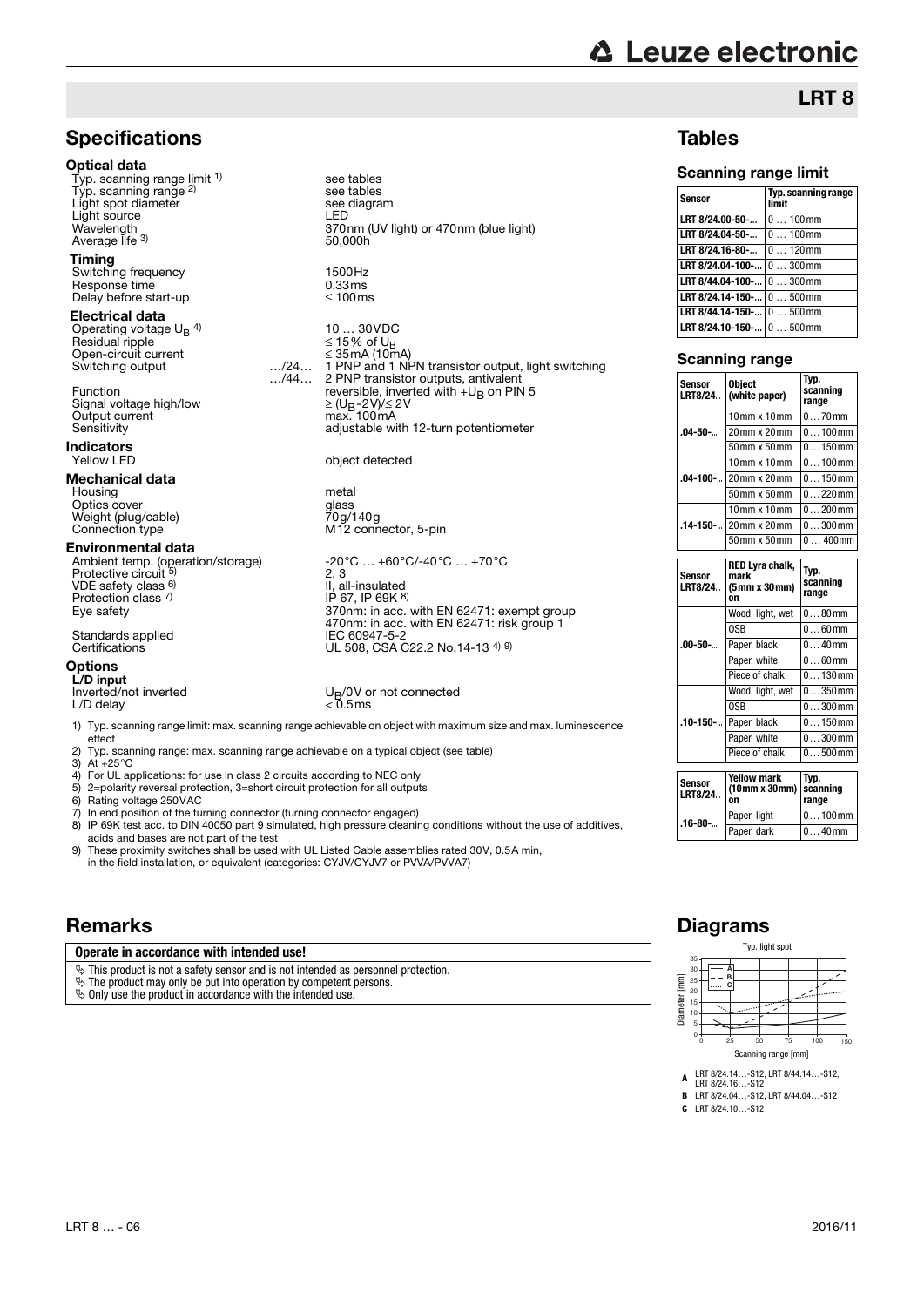## **∆ Leuze electronic**

### LRT 8 Luminescence scanner

## Order guide

| <b>Selection table</b><br>Equipment $\blacklozenge$ |                                 | Order code $\rightarrow$              | 24.04-50-S12<br>50041840<br>LRT 8/24 | 24.04-100-S12<br><u>ର୍ଷ ତ୍ର</u><br>동<br>전 | 8/44.04-100-S12<br>no. 50124694<br>LRT<br>Part | LRT 8/24.14-150-S12<br>Part no. 50119032 | LRT 8/44.14-150-S12<br>Part no. 50124693 | LRT 8/24.00-50-S12<br>Part no. 50041839 | 4.10-150-S12<br>50119033<br><u>ରୁ</u><br>ଅ<br>홃 | LRT 8/24.16-80-S12<br>Part no. 50116732 |
|-----------------------------------------------------|---------------------------------|---------------------------------------|--------------------------------------|-------------------------------------------|------------------------------------------------|------------------------------------------|------------------------------------------|-----------------------------------------|-------------------------------------------------|-----------------------------------------|
| <b>Target application</b>                           |                                 | detection of all visible luminescence | $\bullet$                            |                                           | $\bullet$                                      | $\bullet$                                | $\bullet$                                |                                         |                                                 |                                         |
|                                                     | detection of white paper        |                                       | $\bullet$                            |                                           |                                                | $\bullet$                                | $\bullet$                                |                                         |                                                 |                                         |
|                                                     | detection of yellow print marks |                                       |                                      |                                           |                                                |                                          |                                          |                                         |                                                 | $\bullet$                               |
|                                                     | detection of red marks on wood  |                                       |                                      |                                           |                                                |                                          |                                          |                                         | $\bullet$                                       |                                         |
| Light spot                                          | large                           |                                       | ●                                    |                                           |                                                |                                          |                                          |                                         |                                                 |                                         |
|                                                     | small                           |                                       |                                      |                                           |                                                | $\bullet$                                | $\bullet$                                |                                         | $\bullet$                                       |                                         |
| Typical scanning range limit <sup>1)</sup> (in mm)  |                                 |                                       | 100                                  | 300                                       | 300                                            | 500                                      | 500                                      | 100                                     | 500                                             | 120                                     |
| Switching outputs                                   |                                 | 1 x PNP, 1 x NPN, light switching     |                                      |                                           |                                                | $\bullet$                                |                                          | ●                                       | ●                                               |                                         |
|                                                     | 2 x PNP, antivalent             |                                       |                                      |                                           | $\bullet$                                      |                                          | $\bullet$                                |                                         |                                                 |                                         |
| Filter for the detection of                         | blue                            | 400  500nm                            |                                      |                                           |                                                |                                          |                                          |                                         |                                                 |                                         |
|                                                     | blue                            | 400  750nm                            | $\bullet$                            | ●                                         |                                                | $\bullet$                                | $\bullet$                                |                                         |                                                 |                                         |
|                                                     | red                             | 590  750nm                            |                                      |                                           |                                                |                                          |                                          | $\bullet$                               | $\bullet$                                       |                                         |
|                                                     | yellow                          | 550  750nm                            |                                      |                                           |                                                |                                          |                                          |                                         |                                                 |                                         |
|                                                     | green                           | 520  750nm                            |                                      |                                           |                                                |                                          |                                          |                                         |                                                 |                                         |
| Transmitter                                         | UV                              | 370nm                                 | $\bullet$                            | $\bullet$                                 | $\bullet$                                      | $\bullet$                                | $\bullet$                                |                                         |                                                 | $\bullet$                               |
|                                                     | blue                            | 470 <sub>nm</sub>                     |                                      |                                           |                                                |                                          |                                          |                                         |                                                 |                                         |

1) Typ. scanning range limit: max. scanning range achievable on objects with maximum size and max. luminescence effect. Typ. scanning range: see tables.